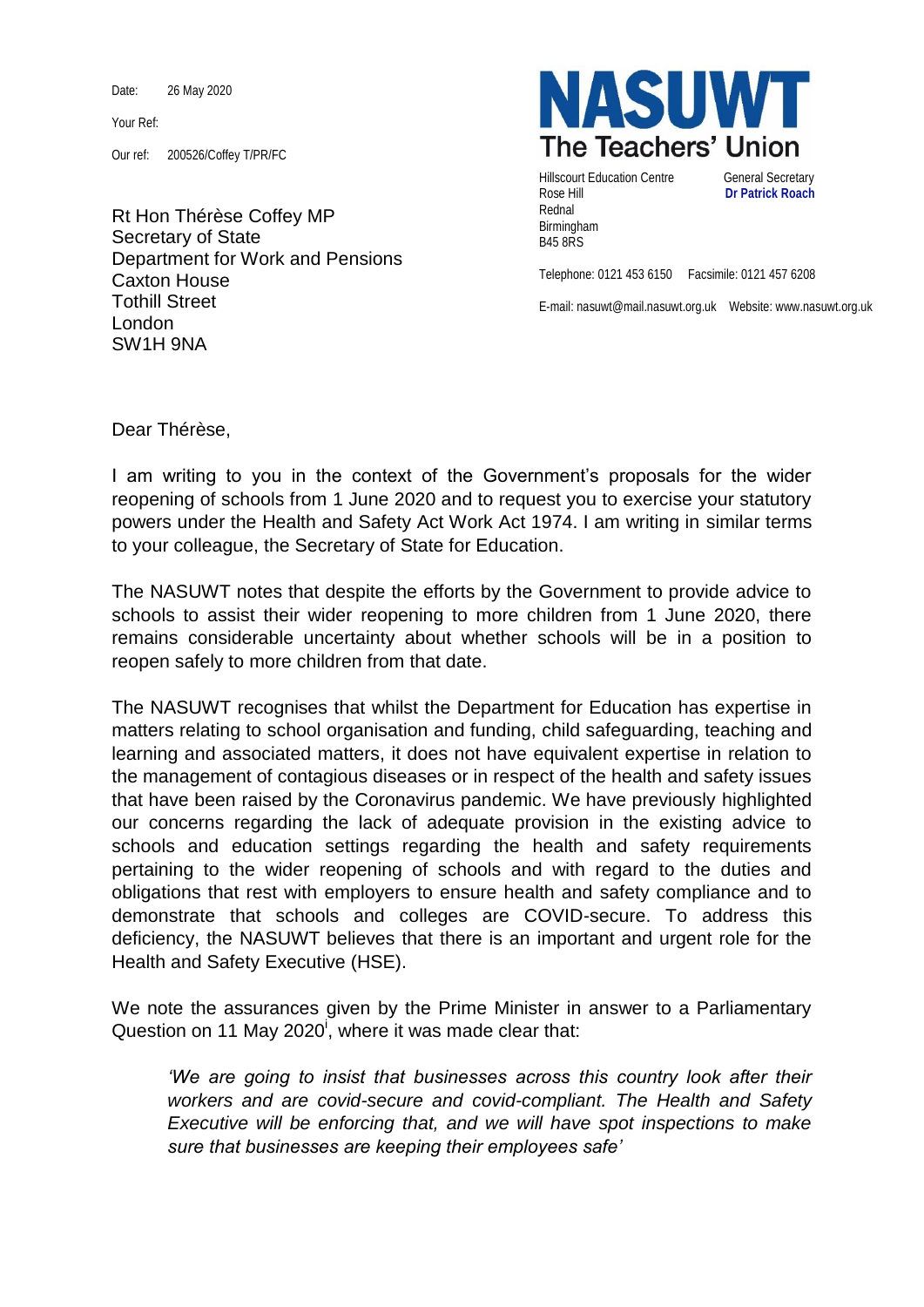However, it is unclear how these assurances are being translated to schools and colleges and, to date, we have not seen any evidence that the HSE has undertaken any research or published any advice to address the specific problems faced by schools or other educational settings, and, in particular, to assist the wider reopening of schools from June 1. We believe that this is unhelpful for a number of reasons, not least given that it is widely recognised that the country cannot fully get back to work unless schools re-open, and given that there is a strong case for sector guidance to be provided by the HSE in respect of the management of COVID-19 risks in schools and other education settings.

The provision of education is an essential public function and, therefore, schools and colleges are looking for unequivocal national guidance which will ensure that their responses are consistent with national requirements and are as closely aligned as possible.

The NASUWT reminds you that schools and colleges are also workplaces, and that the main statutory responsibility for regulating the proper management of risk in all workplaces rests with the HSE.

The HSE is the statutory body responsible for promoting, health, safety, and welfare at, and arising out of, work. Its legislative basis is found in Part 1 of, and schedule 2 to, the Health and Safety Act Work Act 1974 ('the 1974 Act').

Section 11 of the 1974 Act provides for the main functions of the HSE, as follows:

11. Functions of the Executive

(1) It shall be the general duty of the Executive to do such things and make such arrangements as it considers appropriate for the general purposes of this Part.

(2) In connection with the general purposes of this Part, the Executive shall—

*(a) assist and encourage persons concerned with matters relevant to those purposes to further those purposes;*

(b) make such arrangements as it considers appropriate for the carrying out of research and the publication of the results of research and the provision of training and information, and encourage research and the provision of training and information by others;

(c) make such arrangements as it considers appropriate to secure that the following persons are provided with *an information and advisory service* on matters relevant to those purposes and are kept informed of and are adequately advised on such matters—

*(i) government departments,* 

*(ii) local authorities,* 

*(iii) employers,* 

*(iv) employees,* 

*(v) organisations representing employers or employees*, and

*[Italics added for emphasis]*

…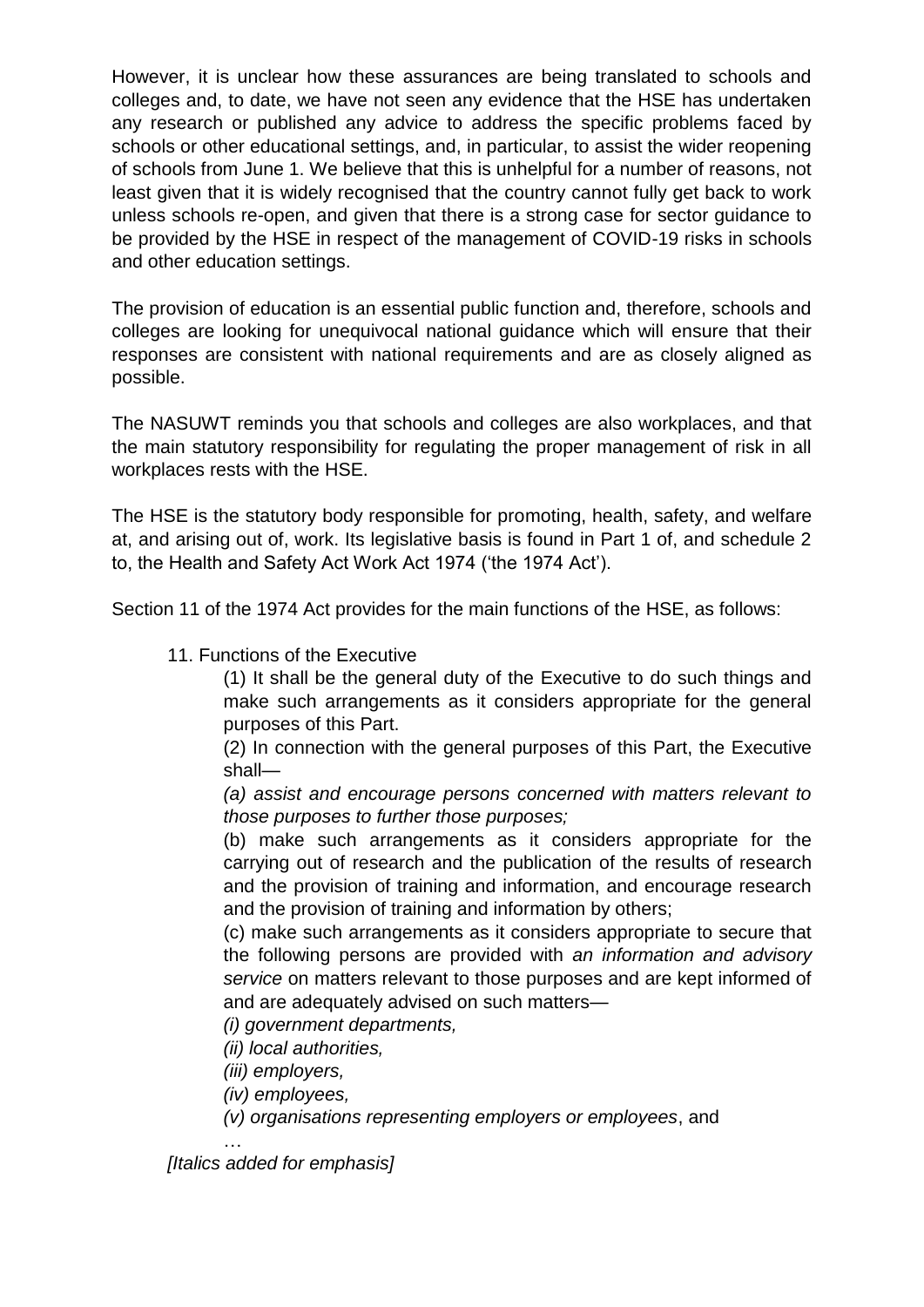Section 14 of the 1974 Act provides special powers of investigation and reporting, as follows:

14.— Power of the Commission to direct investigations and inquiries.

(1) This section applies to the following matters, that is to say any accident, occurrence, *situation or other matter whatsoever* which the Executive thinks it necessary or expedient to investigate *for any of the general purposes* of this Part or with a view to the making of regulations for those purposes; and for the purposes of this subsection—

(2) The Executive may at any time—

*(a) investigate and make a special report on any matter to which this section applies;* 

*[Italics added for emphasis]*

Section 12 of the 1974 Act gives certain powers to the Secretary of State to direct the HSE:

- 12. Control of the Executive by the Secretary of State
	- […]

…

- (2) The Secretary of State may at any time give to the Executive—
- (a) such directions as he thinks fit with respect to its functions, or

(b) such directions as appear to him requisite or expedient to give in the interests of the safety of the State.

(3) The Secretary of State may not under subsection (2) give any directions with regard to the enforcement of the relevant statutory provisions in any particular case.

We believe that it is necessary for you to exercise the powers to direct the HSE to provide support and advice to the sector.

The NASUWT has previously reported to the Government the extensive confusion and concern about the safe wider reopening of schools from 1 June 2020. The concerns of those working in schools have, regrettably not been addressed either by the advice published by the Government or by the scientific evidence published by SAGE. Indeed, these concerns have not abated, and we have also received many reports from individual schools as well as local authority and academy employers that they are unable to make appropriate and informed decisions on safe wider reopening of schools from 1 June without further information and advice.

The NASUWT believes that a special report by the HSE on the wider reopening of schools/colleges to more children in the context of the Coronavirus pandemic is essential. In publishing a special report, the HSE should be directed to assist school and college employers to be clear about what constitutes acceptable levels of risk and how these risks can be appropriately assessed and mitigated for each setting, taking into account such matters as: